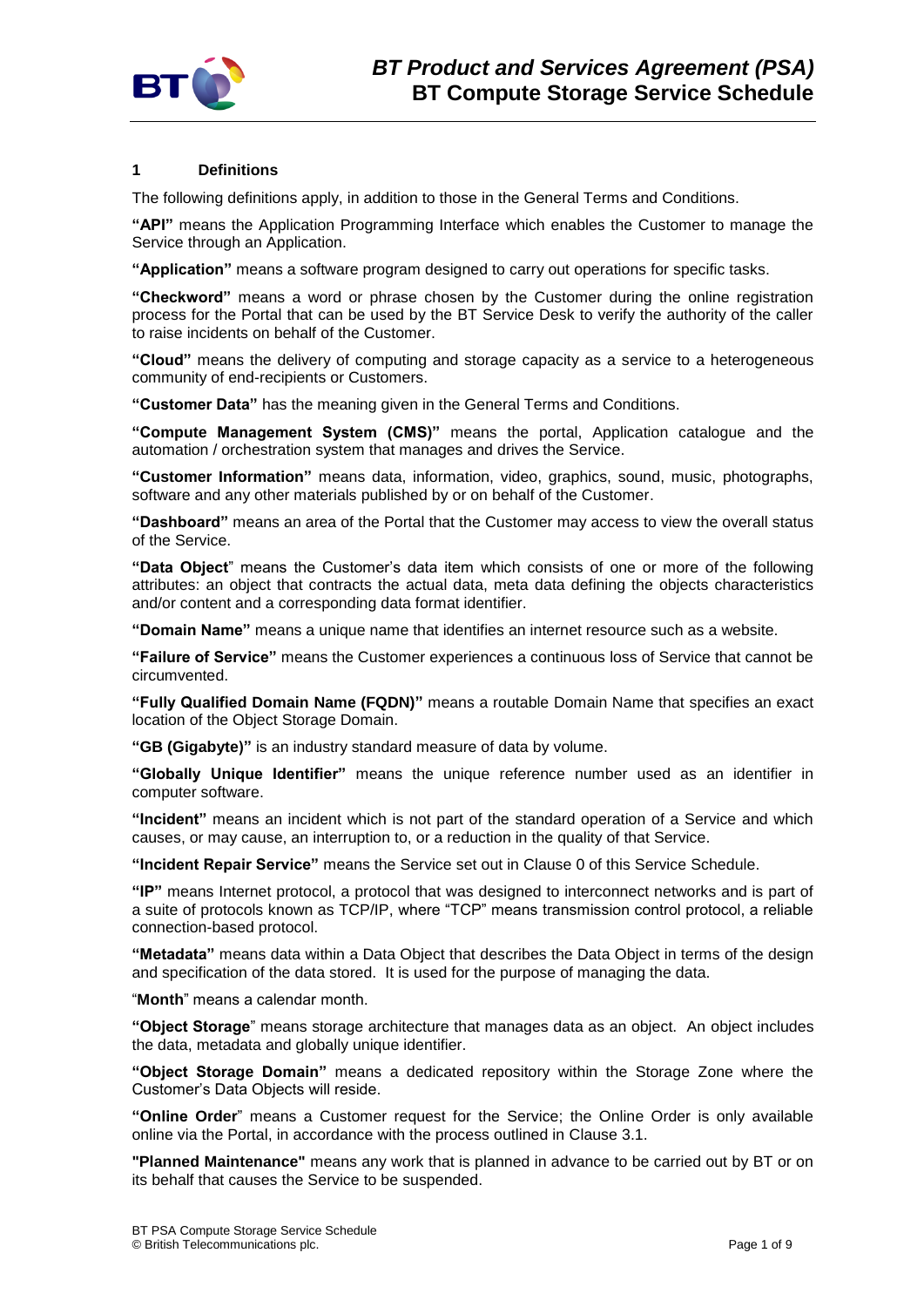

**"Portal"** means the online system that allows the Customer to place Online Orders, change Online Orders, see the status of the Service and access certain systems (depending on the Service option chosen by the Customer).

**"Service"** has the meaning given in clause 2.1.

**"Service Desk"** means the facility provided by BT to handle enquiries and administration for the Service.

"**Service Level**" means the level of Service which is applicable to the Service, as set out in Clause [0](#page-6-0) of this Service Schedule.

**"Service Operational Data"** means all Customer Data provided by the Customer to BT which is operationally required for BT in order to contact the Customer for the provision of the Services and/or Products such as email addresses, contact names, site addresses, telephone and fax numbers.

**"Storage Zone"** means the configuration of hardware and software to create a platform where the Customer's data is stored.

**"System Administrator"** means a person named by the Customer to be the Customer's point of contact with BT for matters relating to the management of the Service.

**"Third Party Information"** means data, information, video, photographs, software and any other materials (in whatever form) not owned or generated by or on behalf of the Customer, including information belonging to a User which is not Customer Information, published or otherwise made available by the Customer using the Service.

**"Token"** means an encrypted key used by applications API to access Data Objects stored in the Object Storage.

**"Utility Rate Card"** means information available via the Portal that shows the Charges for the Service on an hourly basis.

**"User ID"** means the identification number provided to the Customer by BT for the purposes of security in the provision of the Service.

## **2 Service Summary**

- 2.1 BT Compute Storage is a Cloud based service providing the Customer with a self-service capability to browse, select and store data ("Service").
- 2.2 BT will provide the Customer with virtual access to a BT data centre where the Customer may select a dedicated repository for storage of their data ("Object Storage Domain").

## **3 Service Components**

The Service comprises access to a Portal, Storage Zone, Object Storage Domain and, provision of a FQDN and Tokens.

## <span id="page-1-0"></span>**3.1 Portal**

The Portal is an online system which allows a Customer to place and amend an Online Order and view the status of existing Online Orders. The Portal enables the Customer to select Object Storage Domains and the location of data centres for deployment of the Object Storage Domains.

## **3.2 Storage Zone**

- 3.2.2 The Storage Zone provides the physical infrastructure where BT will create an Object Storage Domain and the Customer will store their Data Objects.
- 3.2.3 The Storage Zone will automatically allocate and provision the Object Storage Domain to the Customer when ordered.
- 3.2.3 The Portal will indicate the Storage Zones available to the Customer. BT may make additional Storage Zone options available to the Customer from time to time.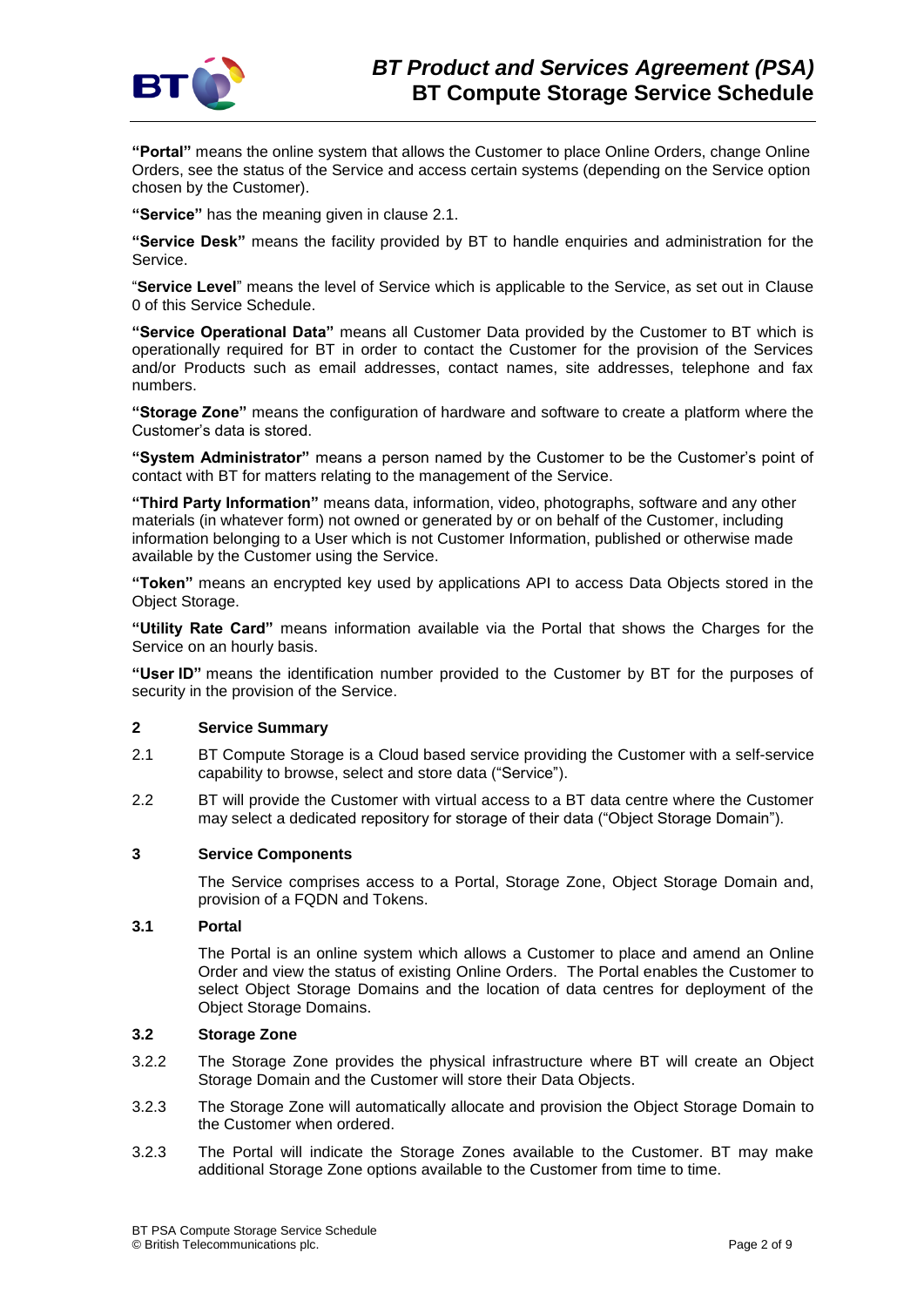

# **3.3 Object Storage Domain**

- 3.3.1 The Object Storage Domain is a Customer dedicated repository within the Storage Zone where the Customer's Data Objects reside.
- 3.3.2 The Customer selects the Object Storage Domain via the Portal. Upon delivery of the Object Storage Domain BT will provide the Customer with a Fully Qualified Domain Name (FQDN) and Tokens for use in conjunction with their chosen Application.
- 3.3.3 The Customer will access the Object Storage Domain using the BT provided FQDN and the Customer provided Application. The Customer will choose the Application it wishes to use to access the Service. The choice of Application will be determined by how the Customer elects to use the Object Storage Domain. The Service does not include the provision of Applications to the Customer.

## **3.4 FQDNs and Tokens**

A FQDN provides access to an Object Storage Domain. BT will provide the Customer with a Token in order to authenticate a FQDN. The Customer must use the Tokens within a few hours of receipt. Failure to use the Tokens will result in them being disabled. If the Tokens are disabled the Customer will be required to regenerate them within three (3) hours of disablement via the Portal.

# **4 Internet**

- 4.1 The Customer will access the Object Storage Domain via the Internet. Such Internet connection is not part of this Service and is subject to separate conditions and Charges.
- 4.2 The Customer acknowledges that:
	- (a) the Internet is independent of the Service and BT has no responsibility for provision of the Internet; and
	- (b) use of the Internet is solely at the Customer's risk and subject to all applicable laws. BT has no responsibility for any information, software, services or other materials obtained, downloaded, shared and transmitted by the Customer using the Internet.

## **5 Commencement and Term**

- 5.1 The Agreement is effective once the Customer submits an Online Order on the Portal.
- 5.2 The Service will commence on the Operational Service Date (OSD).

# **6 Technical Requirements**

The Customer is required to have Internet access, all computer hardware, software and telecommunications equipment and services necessary to access and use the Service.

## **7 BT Service management Boundary (SMB)**

BT's responsibility for the Service under this Agreement is for the management of the Storage Zone, provision of the Object Storage Domain, FQDNs and Tokens. A suitable Application to access the Object Store Domain is outside the SMB. BT will have no responsibility for the Service (including any responsibility to meet any Service Levels) outside the Service Management Boundary

## **8 Ordering Process**

8.1 The Customer is responsible for opening an account with BT to gain access to the Portal to enable online ordering.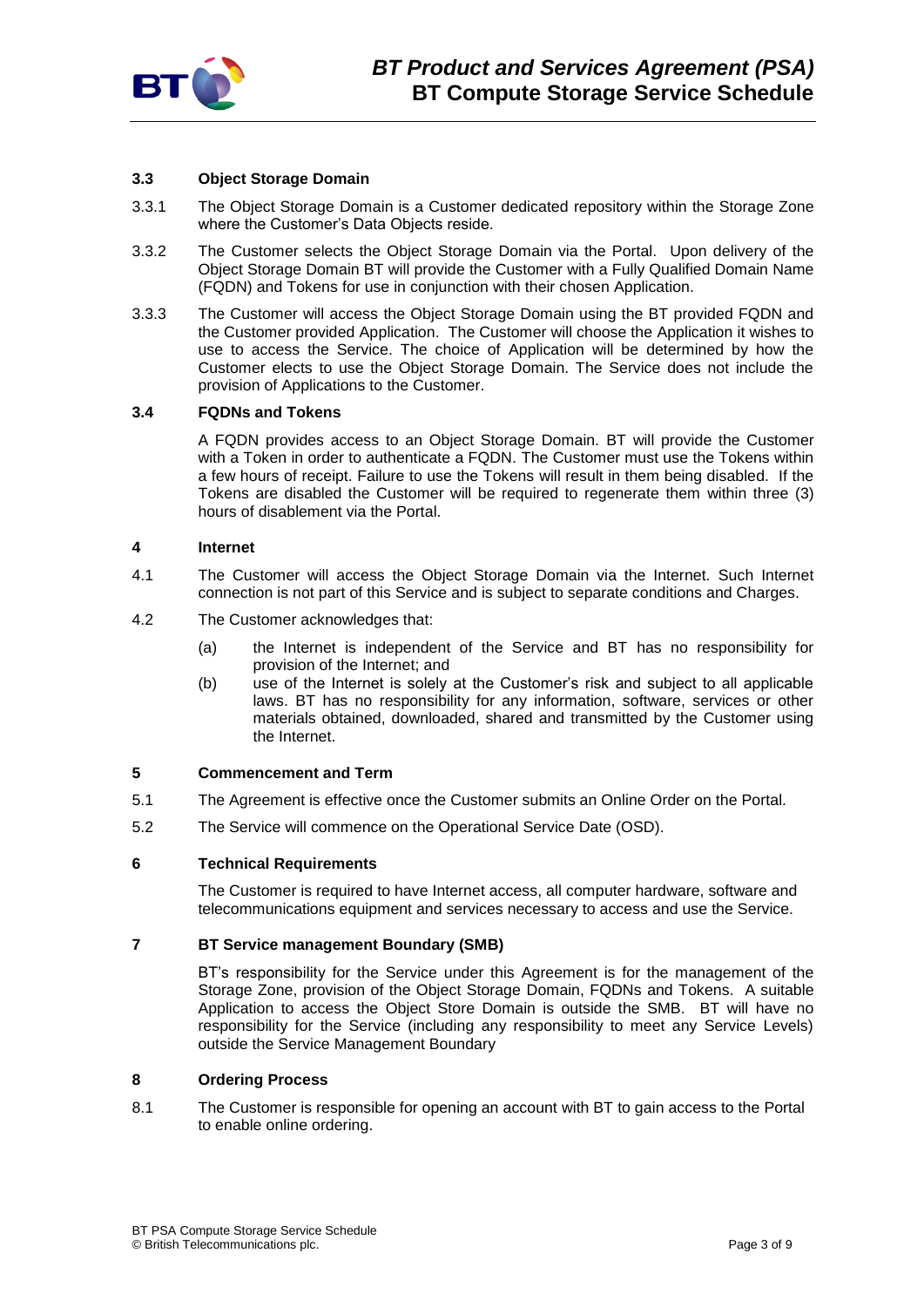

8.2 On receiving an Online Order from the Customer BT will configure the Service as set out in the Online Order. Once the Online Order is configured the OSD occurs and the Customer may start using the Service.

## **9 In Life Management**

- 9.1 The Portal operates a Dashboard that allows the Customer to see how much storage is being consumed and the associated Charges.
- 9.2 Upon delivery of the Object Store Domain BT will present the Customer with Tokens.
- 9.3 The Customer is required to renew all Tokens within three (3) years of the OSD via the Portal.

## **10 Service Management**

## **10.1 Service Desk Support**

BT will provide a Service Desk operating 24 hours per day, seven (7) days per week, including national, public or bank holidays, which will receive and record Service Incident reports from the Customer.

## <span id="page-3-0"></span>**10.2 Incident Repair Service**

- 10.2.1 If BT detects, or if the Customer reports an Incident BT will respond to the Incident without undue delay. BT will perform tests to determine the cause of the Incident, and will notify the System Administrator by telephone or e-mail.
- 10.2.2 The Service Desk will keep the Customer updated at regular intervals until the Incident is resolved.
- 10.2.3 BT will raise additional Charges for work performed and money spent to address incidents resulting from Service failures caused by the Customer on a time and material basis at the prevailing Charges.
- 10.2.4 If the Customer asks BT to perform any additional work this will be subject to prior written agreement between the Parties and additional Charges will apply.

## **11 Planned Maintenance**

The Customer acknowledges and accepts that occasionally BT may have to carry out routine or emergency maintenance, updates and other procedures for reasons of health, safety, security or otherwise to protect the Service, and which may cause a disruption to the Service, ("Planned Maintenance"). BT will provide the Customer with as much prior notice as practicable with respect to Planned Maintenance.

## **12 Service Updates**

BT may make updates to the Service from time to time provided that such updates do not materially decrease or impair performance of the Service,

## **13 Security**

- 13. The Customer is responsible for the security and proper use of all User IDs, Checkwords, passwords, FQDN and Tokens. BT reserves the right to suspend access to the Service at any time if BT has reason to believe that there is, or is likely to be, a breach of security or misuse of the Service. BT will notify the Customer as soon as possible after it has done so.
- 13.2 The Customer must immediately inform BT if there is any reason to believe that a User ID, password, Token, or Checkword allocated by BT has, or is likely to, become known to someone not authorised to use it or is being, or is likely to be, used in an unauthorised way.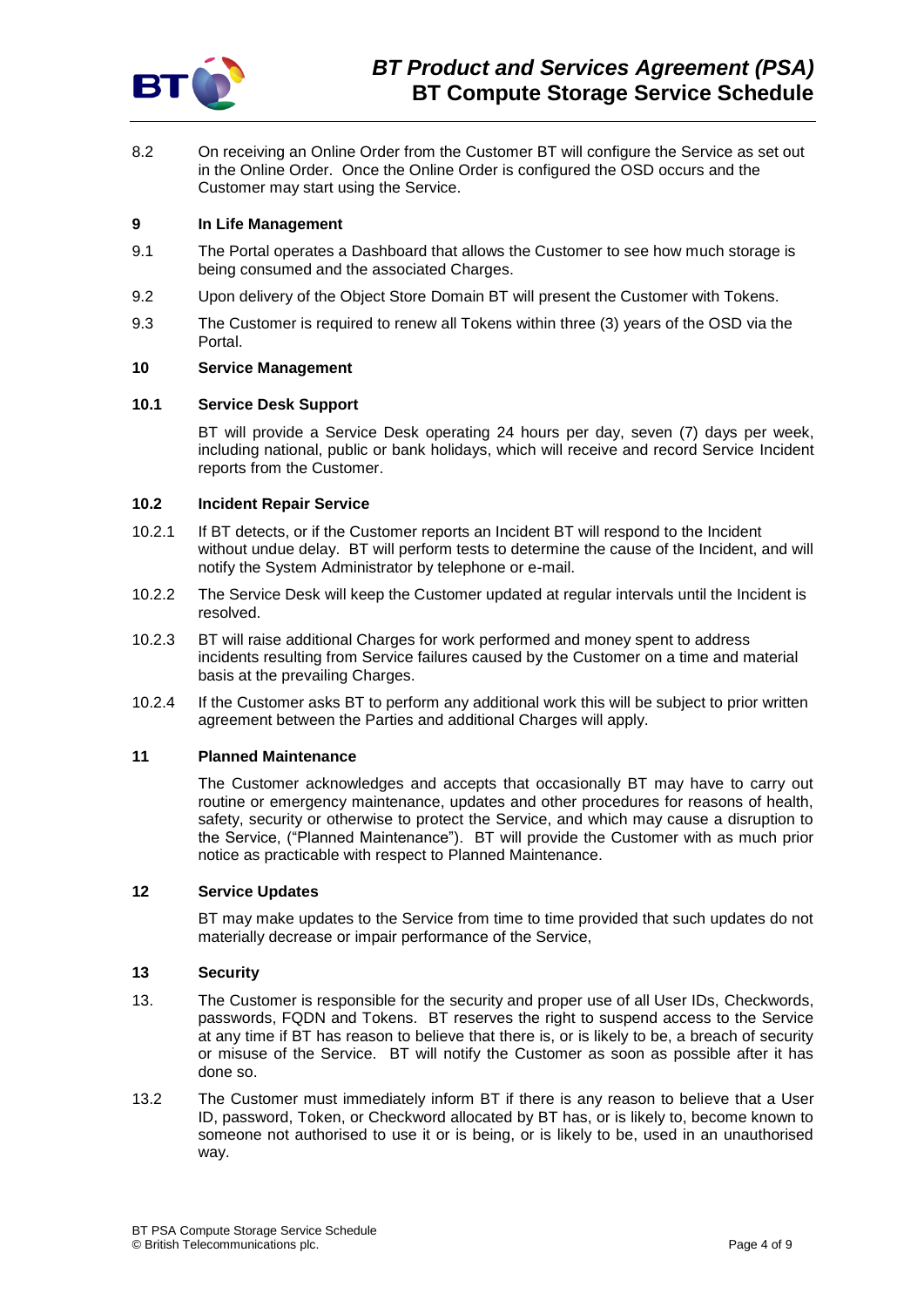

- 13.3 BT reserves the right to require the Customer to change any or all of the Checkwords or passwords associated with the Service and used by the Customer in connection with the Service.
- 13.4 The Service is delivered within a secure BT data centre with a security policy for the protection of Site, infrastructure and network. Although BT will use reasonable care and skill in carrying out its obligations under this Agreement in accordance with BT's security policy, it is not possible to guarantee that all instances of fraud, misuse, unwanted or unauthorised activity or access to the Customer's Information will be prevented or detected. Whenever BT becomes aware that security has been compromised, BT will take actions in order to limit any further occurrences of fraud, misuse, unwanted or unauthorised activity or access to the Customer's Information. Nevertheless, BT accepts no liability for any such incidents, or for any loss or damage suffered by the Customer. The Customer shall therefore take responsibility for the security of the Customer Information, Content and application of security policies designed to prevent unwanted or unauthorised activity or access to the Customer's Information.
- 13.5 The Customer is advised to obtain its own business continuity insurance.

## **14 BT's use of Service Operational and Customer Data**

- 14.1 In order for BT to provide and support the Service, BT may use Service Operational Data, (typically name, email address, telephone number and business and/or Site(s) address), of Users within the Customer's organisation or control in order to:
	- (a) process, track and fulfil Online Orders for the Service;
	- (b) deliver and commission the Service,
	- (c) process, track and resolve Incidents with the Service,
	- (d) administer access to the online portals relating to the Service;
	- (e) compile, dispatch and manage the payment of invoices relating to the Service;
	- (f) manage the Agreement and resolve any disputes relating to it;
	- (g) respond to general queries relating to the Service;
	- (h) provide security and technical support.
- 14.2 BT may also send the Customer additional information concerning the Service, or related services. This information will typically be sent to the Customer Contact, involved in the procurement or management of the Service.
- 14.3 Any personal data that may be collected and processed by BT (including payment data) is subject to the data protection provisions set in the General Terms and Conditions and the BT Privacy Policy set out on [http://www.btplc.com/privacypolicy/privacypolicy.htm.](http://www.btplc.com/privacypolicy/privacypolicy.htm)
- 14.4 BT will have no access to the Customer Information stored by the Customer.
- 14.5 The location and access points of the Customer Information are defined by the Customer and as such the Customer needs to ensure compliance with relevant laws and regulations.
- 14.6 BT will not change the country where the Customer Information resides without providing notice to the Customer, unless required to do so in order to comply with applicable laws and regulations.

## <span id="page-4-0"></span>**15 The Customer's Responsibilities**

- 15.1 The Service is provided solely for the Customer's own use including use by Users and the Customer will not assign, resell, reproduce, copy, duplicate, transfer, lease, distribute, display, disclose, trade or otherwise commercially exploit the Service (or any part thereof) for any purpose, or otherwise make the Service available to any third party except Users.
- 15.2 The Customer is solely responsible for any obligation or liability arising out of transactions of any kind entered into between the Customer and any third party accessing or relying on the Service, Customer Information, or Third Party Information. BT will not be a party to, or in any way responsible for, any transaction between the Customer and any third party.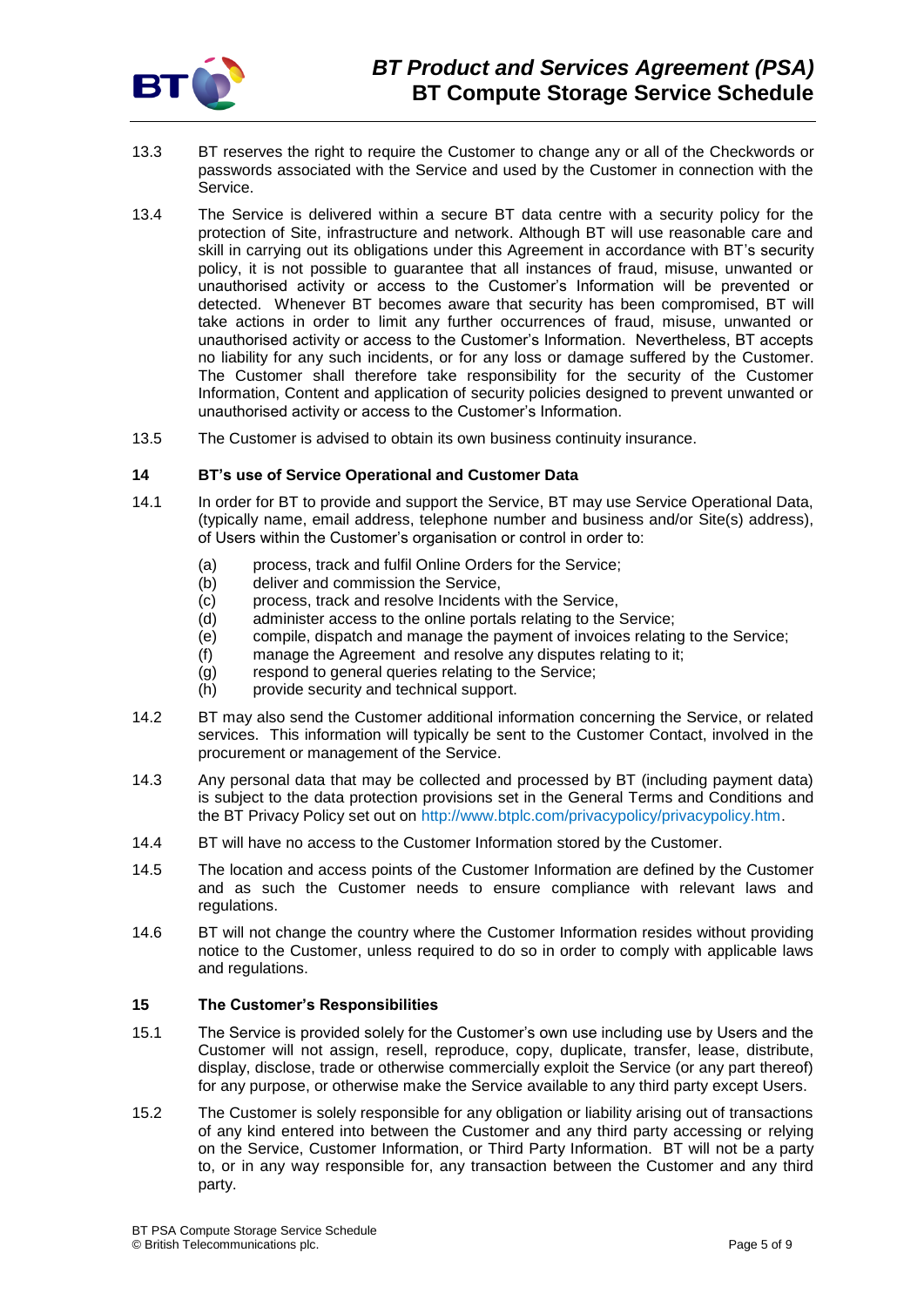

- 15.3 The Customer is responsible for the creation, design and maintenance of all Customer Information.
- 15.4 The Customer will ensure that the Customer Information and any Third Party Information does not include any information or material, which could be illegal or could lead to a legal dispute.
- 15.5 The Customer will comply with all obligations as notified by BT which are required under BT's security policy.
- 15.6 The Customer must comply with all relevant legislation, instructions, licences, guidelines issued by regulatory authorities, and any codes of practice which apply to the Customer, including those which relate to the Customer Information or Third Party Information.
- 15.7 The Customer irrevocably and unconditionally agrees to indemnify and keep indemnified and to hold BT, BT Group Companies and their officers, directors and employees harmless against claims, losses, damages, costs, expenses and liability arising from or in connection with:
	- (a) any Customer Information, Third Party Information or other Content or communication sent, provided or stored in connection with the Service;
	- (b) the installation, maintenance or use of any software or other material installed by or on behalf of the Customer;
	- (c) any injury to persons, or damage to the Site or the BT Equipment used for the provision of this Service or other equipment belonging to BT or a third party which is located on the Site, as a result of action taken on behalf of the Customer;
	- (d) any breach of confidence or infringement of intellectual property rights.
- 15.8 The Customer is responsible for ensuring that the System Administrator will report all service repair incidents using the reporting procedures notified to the Customer by BT, and will be available for all subsequent Incident management communications.

# **16 BT's Acceptable Use Policy**

- 16.1 The Customer is solely responsible for all aspects of Customer Information which are not specifically set out in this Service Schedule as being BT's responsibility. The Customer acknowledges that it has read and agrees to be bound by and to ensure that any Users will comply with this BT Acceptable Use Policy ("AUP") and generally accepted Internet standards.
- 16.2 The Service must not be used:
	- (a) fraudulently or in connection with a criminal offence under the laws of any country where the Service is provided;
	- (b) to send, receive, upload, download, use or re-use any information or material which is offensive, abusive, indecent, defamatory, obscene or menacing, or in breach of confidence, copyright, privacy or any other rights;
	- (c) in contravention of any instructions that BT has given under the Agreement;
	- (d) to cause annoyance, inconvenience or needless anxiety;
	- (e) to send or provide or receive unsolicited advertising or promotional material;
- 16.3 The Customer must not use a Domain Name which infringes the rights of any person in a corresponding trade mark or name.
- 16.4 If the Customer or anyone else, (with or without the Customer's knowledge or approval) uses the Service in contravention of the AUP; or uses the Service in any way which, is, or is likely to be, detrimental to the provision of the Service to the Customer or any other customer and fails to take corrective action within a reasonable period of receiving notice from BT, then BT can treat the contravention as a material breach and as such BT may either suspend the Service or terminate the Service pursuant to the General Terms and Conditions. If Service is suspended it will not be restored until the Customer provides an acceptable assurance that there will be no further contravention.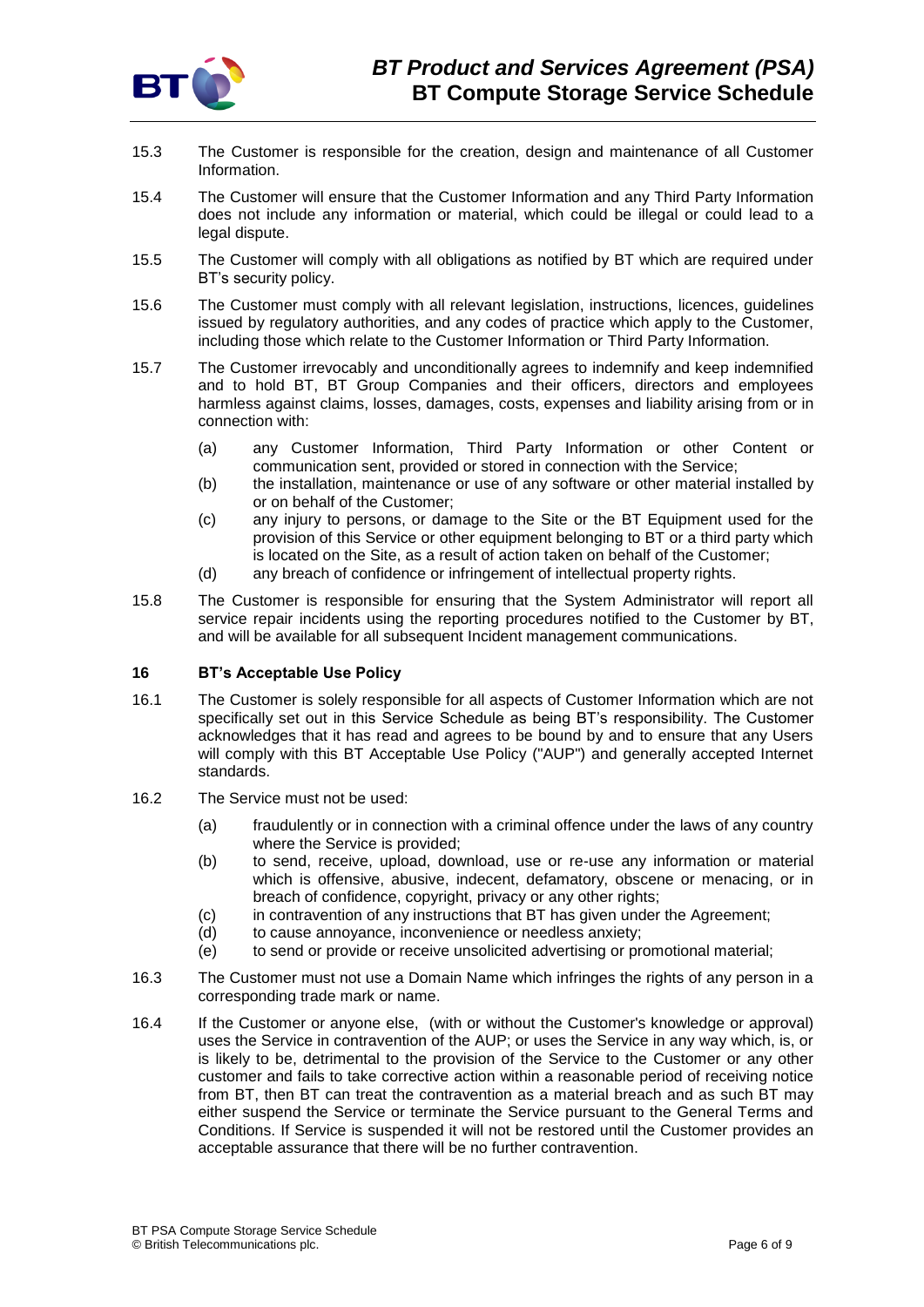

# **17 Charges and Invoicing**

- 17.1 Charges for the Service are set out in the Portal.
- 17.2 BT will invoice Charges on or after the dates set out below:
	- (a) One-off Charges on the OSD of the relevant Online Order;
	- (b) Usage or other recurring Charges on the OSD and thereafter monthly in arrears.
- 17.3 Charges for the Service are calculated on a monthly basis against the prevailing Utility Rate Card on the Portal. Usage Charges will apply as shown on the Utility Rate Card on the Portal.
- 17.4 Data storage Charges are based upon per GB of storage used.
- 17.5 The uploading and retrieval of data from the Object Storage Domain incurs Charges based upon Internet bandwidth use. Charges for Internet bandwidth use are levied above an initial allowance of 1GB per Month. Charges are based upon per GB of Internet bandwidth use.
- 17.6 BT may invoice the Customer for Charges for investigating Customer reported Incidents where BT finds no Incident or that the Incident is outside the Service Management Boundary.
- 17.7 BT may at any time review the Charges for the Service and will provide the Customer with 30 days' prior written notice of any such change in Charges. If the Customer objects to the change in Charges it may exercise its termination rights under Clause [0](#page-6-1) of this Service Schedule.
- 17.8 Notwithstanding any other provision in the Agreement, BT may delay or bring forward the sending of invoices to coincide with billing cycles from time to time. The Customer acknowledges that the first and last invoice in relation to a particular Service may include Charges due for more or less than one complete billing cycle according to when such Service is connected and/or terminated.

# <span id="page-6-1"></span>**18 Termination of Service**

The following Clause will replace and supersede Clause 12.1 of the General Terms and Conditions.

- 18.1 The Customer may terminate the Service via the Portal at any time, provided that the Customer agrees
	- (a) to pay any outstanding Charges or interest properly due and payable up to the date of termination; and
	- (b) that there will be no refund of Charges which have been paid in advance.
- 18.2 BT may terminate this Agreement or the Service at any time by giving at least 90 days' notice to the Customer.

## **19 Suspension of Service**

- 19.1 BT may suspend Service(s) or terminate this Agreement immediately on notice to the Customer where the Customer is in material breach of this Agreement and if the breach is capable of remedy, fails to remedy the breach within a reasonable time of being requested by BT to do so.
- 19.2 Where a Service is suspended because the Customer is in material breach of this Agreement, the Customer must pay the Charges for that Service until this Agreement is terminated.

## <span id="page-6-0"></span>**20 Service Levels**

20.1 BT aims to provide the Service within an availability target of 99.95%. The availability target relates to the availability of the Object Storage Domain including the infrastructure required to deliver it.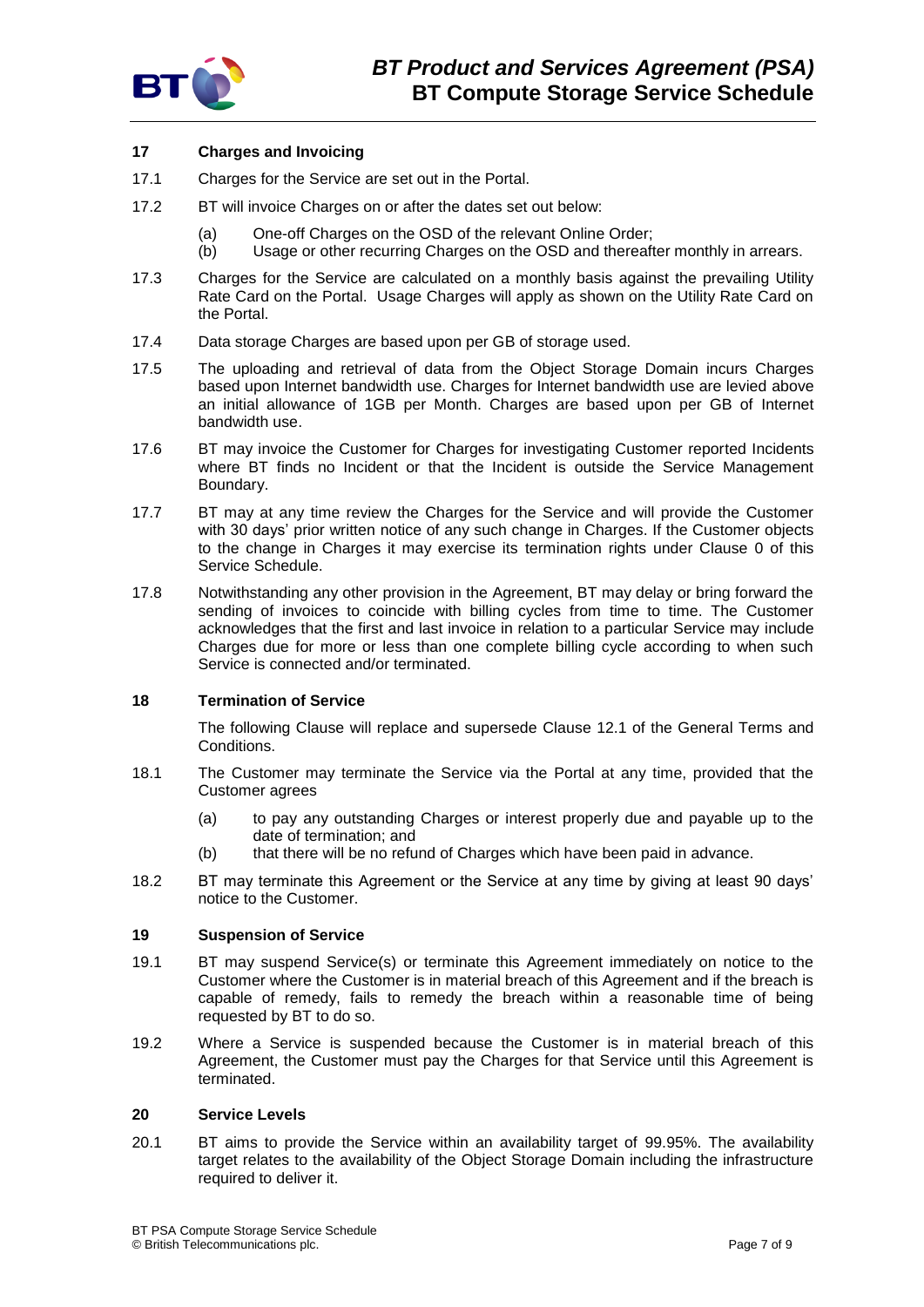

20.2 If BT fails to meet the availability target of 99.95% then the Charges for the affected Service will be credited as follows:

| <b>Availability Target</b>                             | <b>Credit</b>            |
|--------------------------------------------------------|--------------------------|
| For every reported incident that BT is below<br>target | 1 day's recurring Charge |

- 20.3 The credit will be applied to the monthly Charge for the Service. The credit per reported instance that BT is below target will be capped at a maximum of one (1) Month's Charges.
- 20.3 The Parties acknowledge that each Service Credit is a genuine pre-estimate of the loss likely to be suffered by the Customer and not a penalty.
- 20.4 Service Credits are the Customer's sole right and remedy if BT does not meet the Service Level. Any failure by BT to meet the Service Level specified in this Clause [0](#page-6-0) shall not be considered a material breach of the Agreement.
- 20.5 The Service Level is measured as the availability of the Object Storage Domain to the network interface.
- 20.6 Availability of the Service will be measured as a proportion of time in a Month starting from the first day of the relevant Month. Where a failure occurs at the end of a Month then it will be carried forward to the next Month.
- 20.7 The Customer will report any Incident to BT. The measurement of Service unavailability starts when BT acknowledges the Customer's Incident report. On confirmation of an Incident BT will start the Incident Repair Service. The period of unavailability will end when BT informs the Customer that the Service is available, unless the Customer advises BT that the Service remains unavailable.

## **20.8 Claims**

- 20.8.1 The Customer must make claims in writing via their Service Desk before the end of the next calendar Month after the incident occurred.
- 20.8.2 BT will acknowledge the claim and send a response letter to the Customer. The Customer must notify BT in writing within one Month from the date of BT's response if there is a dispute or query relating to the claim.
- 20.8.3 BT will calculate a credit payment in accordance with the provisions of this Clause [0](#page-6-0) which will be paid on the Customers next applicable invoice. Such credit will be in full and final settlement of BT's liability for failure to meet the availability target.

## **20.9 Exclusions**

The availability Service level shown in this Clause [0](#page-6-0) will not apply in respect of all the following:

- (a) Any Failure of Service due to matters beyond BT's reasonable control, or breach of contract in accordance with the General Terms and Conditions;
- (b) Any Failure of Service directly or indirectly as a result of BT's suspension of Service under any provision of this Agreement;
- (c) Any scheduled downtime for Planned Maintenance (including emergency maintenance) or any other purpose agreed between BT and the Customer;
- (d) Any delay relating to problems with or failure of the Internet;
- (e) Any delay directly or indirectly caused by the Customer;
- (f) An Incident caused by the Customers failure to comply with any reasonable instruction from BT;
- (g) Any fault caused by the Customers failure to observe any of its obligations under this Agreement, in particular the Customer Responsibilities described in Clause [0](#page-4-0) of this Service Schedule;
- (h) Interference caused by a Third Party;